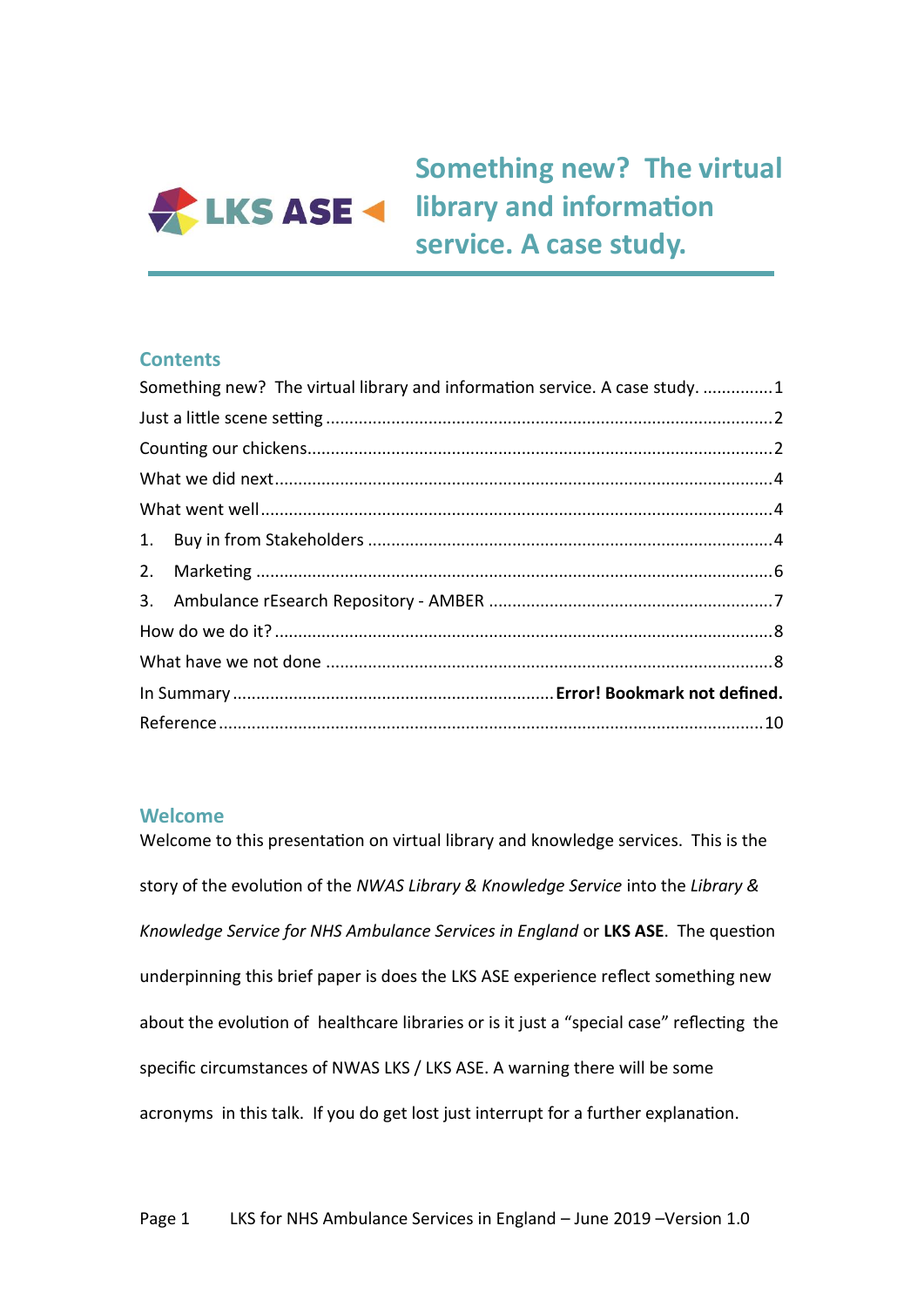#### **Just a little scene setting**

In 2017 Helen Bingham working on behalf of Health Education England took on the responsibility of ensuring NHS library services were available to all ambulance services in England. At that point the provision was:

- three services had a contacted in arrangement (SWAFT, SCAS, SECAmb);
- two services had an arrangement for document supply (LAS, YAS);
- NWAS had a Part Time Librarian Matt Holland;
- the Isle of Wight is part of an acute trust;
- the other four services had no dedicated library provision (WMAS, EMAS, East of England, NEAS).

Members of the National Education Network for Ambulance Services [NENAS] agreed to put in money to form the budget for a proposed library service. NENAS is the main forum for education/L&D issues. In the event seven ambulance service trusts joined with LKS ASE being launched in April 2018. SECAmb joining this year, 2019.

### <span id="page-1-0"></span>**Counting our chickens**

In the initial proposal to NENAS the new library was committed to using LibGuides as our website, implementing KnowledgeShare and delivering a research repository. There was a general agreement that the NWAS LKS would be a good model. Beyond that we were breaking new ground. The initial SWAT of LKS ASE's position looked like this – this is a shortened version …

#### **Strengths**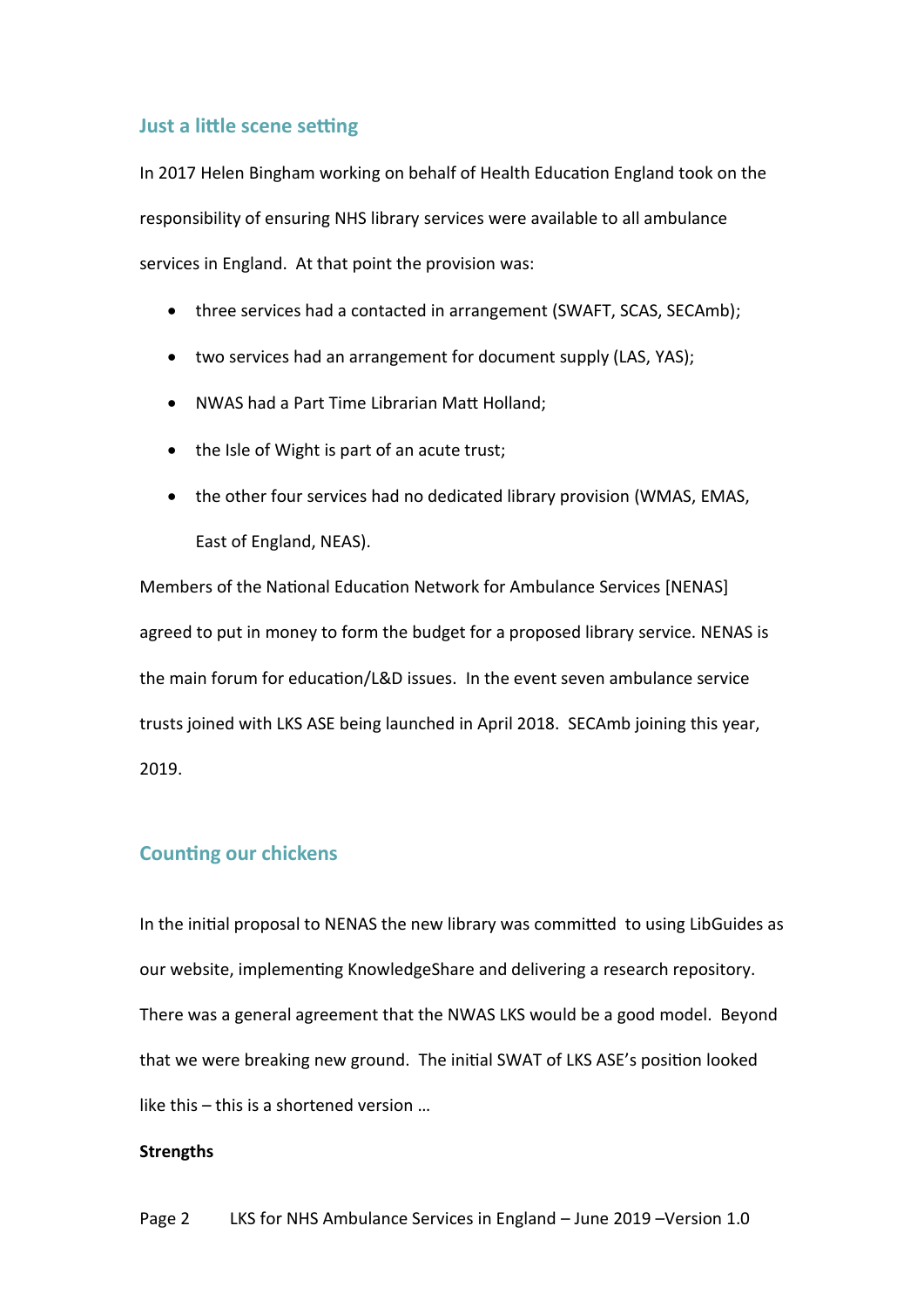- A proven model for delivery based on NWAS LKS
- Support from key stakeholders (NENAS, HEE and ambulance services)
- Enough material to create a viable online presence from the NWAS LKS website and NHS Core Content

#### **Weaknesses**

- Limited financial resources and limited capacity to upscale to meet demand
- Mixed experience of using library services among 7/8 ambulance services trusts
- The virtual model won't meet the needs of all 26/31 thousand users

#### **Opportunities**

- To create a national(ish) LKS for NHS Ambulance Services in England based on a successful implementation
- To use technology to enhance the impact of the Library & Knowledge Service for NHS Ambulance Services in England across the 7/8 Trusts
- To gain a long term commitment from ambulance service partners to the idea of LKS ASE to secure its future

#### **Threats**

- Failing to meet the expectations of stakeholders NENAS/ambulance services in terms of service delivery and value for money
- Competition with local NHS health care library services providers
- Being undermined by lack of a sound financial basis for the service and lack of long term commitment from partners

There is an extended version of this analysis on the LKS ASE website.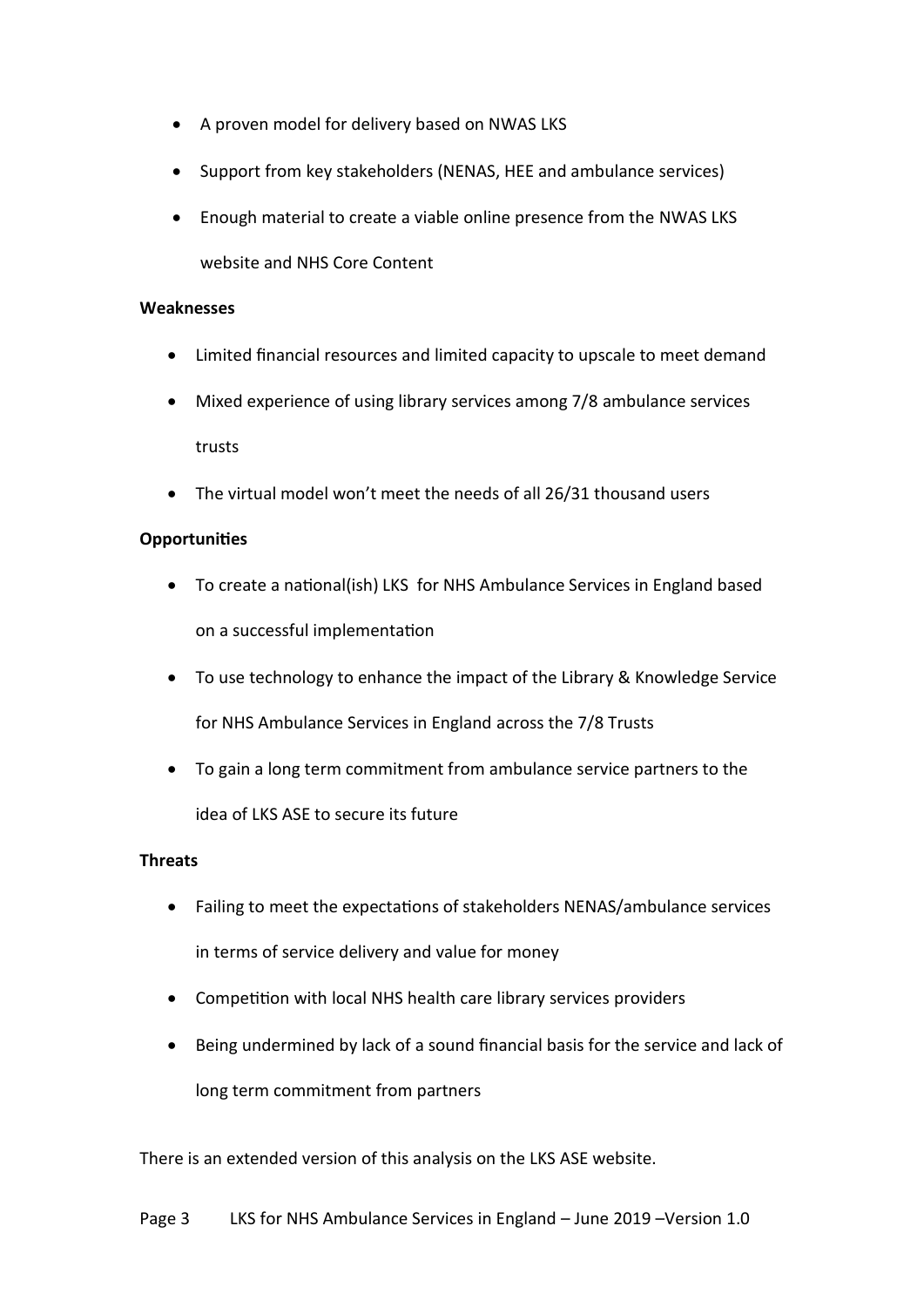# <span id="page-3-0"></span>**What we did next**

We had an initial meetings to discuss the way forward. We discovered that there wasn't a shared understanding of what the proto library would offer the ambulance service partners. Simple ideas such as trying to get a common understanding of how document supply services could work in supporting access to journals versus the cost of journal subscriptions required extensive explanation. The insight we gained from these discussions is that we would have to deliver a blueprint for LKS ASE and hope that it would be acceptable.

The guiding principle was to keep it simple. We believed we could do four things well:

- 1) Document Supply;
- 2) Literature Search Service;
- 3) Current Awareness Service;
- 4) Guides and Help.

These to be underpinned by the commitment to use LibGuides, KnowledgeShare and deliver a research repository. All this to be delivered in stages over a three year period, with the bulk of the service set up in year one.

### <span id="page-3-2"></span><span id="page-3-1"></span>**What went well**

#### **1. Support from Stakeholders**

LKS ASE has managed to get a buy-in from the key stakeholders. This has shifted the conversation on from *what is the library* to *what is the library doing for us*. There are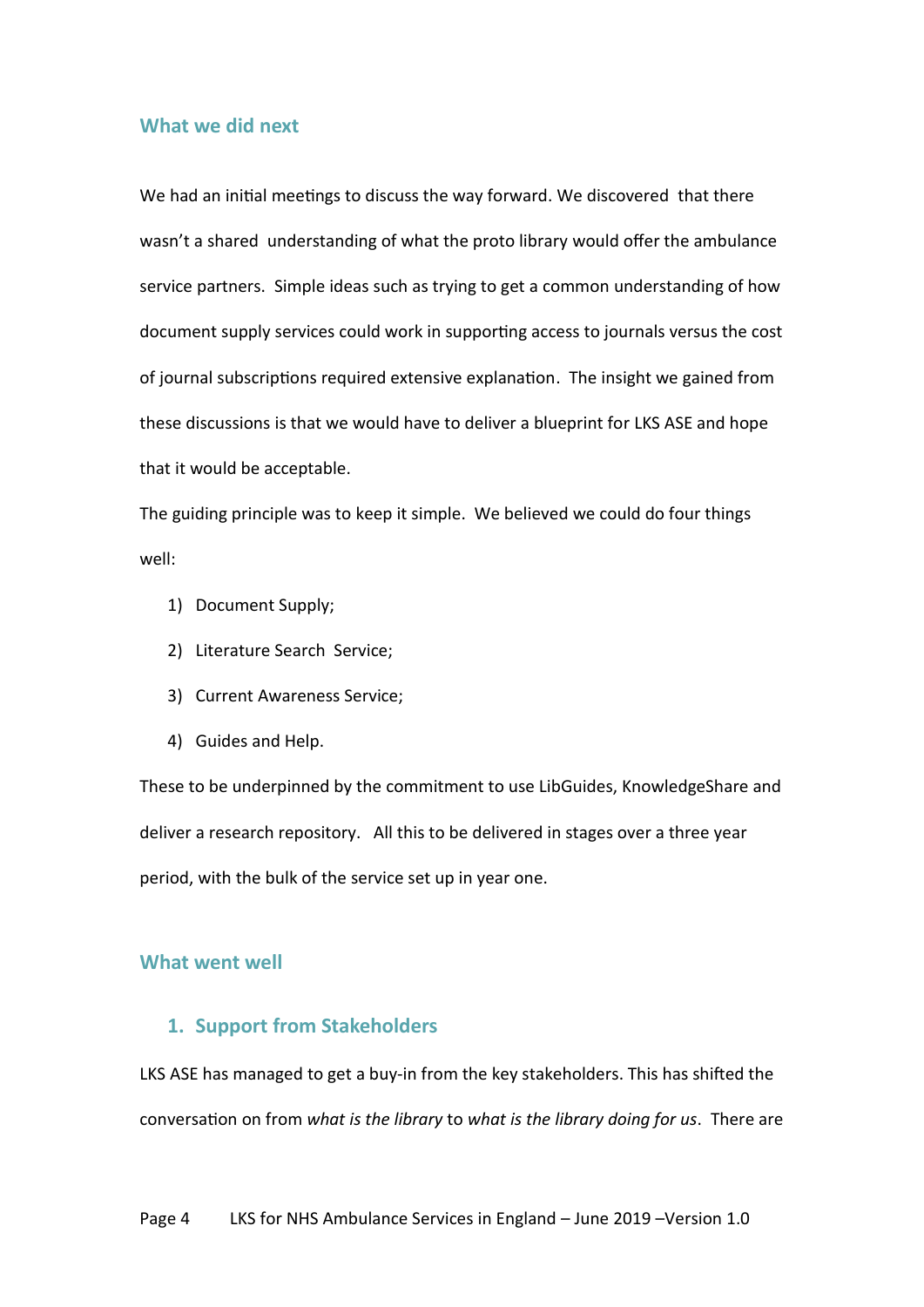three groups of stakeholders. There is some overlap between them. Taking them in turn.

- 1) **The Steering Committee**. What went well, although it was a slow burn, was the establishment of a Steering Committee under the direction of Helen Bingham, now handed over to the new Chair Wendy Kelvin who directs the Education Academy at YAS. Wendy also sits on NENAS and reports back to them about LKS ASE giving LKS ASE a direct link to the main stakeholders. The current Chair of NENAS is also the Workforce Director for NWAS - Carol Offer who was instrumental with David Stuart in creating the NWAS Library Service 10 years ago. On the Steering Committee are also representatives of the partner ambulance services who provide a network to pass information on into the ambulance services with varying success.
- 2) **The Association of Ambulance Chief Executives** who provide an overarching directions for ambulance services in England are also aware of LKS ASE. In particular they manage a structure of committees that provides national fora on specific areas of work which includes NENAS. Through the AACE, LKS ASE now has an advisory role to provide library support for the planned revision of JRCALC the clinical guidelines for ambulance services. Beyond this it's important for LKS ASE has a profile at the top of the ambulance service infrastructure. Through AACE LKS ASE will be exhibiting at the influential Ambulance Leadership Forum (ALF) next year.
- 3) **National Ambulance Research Steering Group [NARSG]** is one of the sub committees of the AACE. There is some history here. The previous Chair is Prof. Niro Siriwardena. Prof. Siriwardena published a blue print for the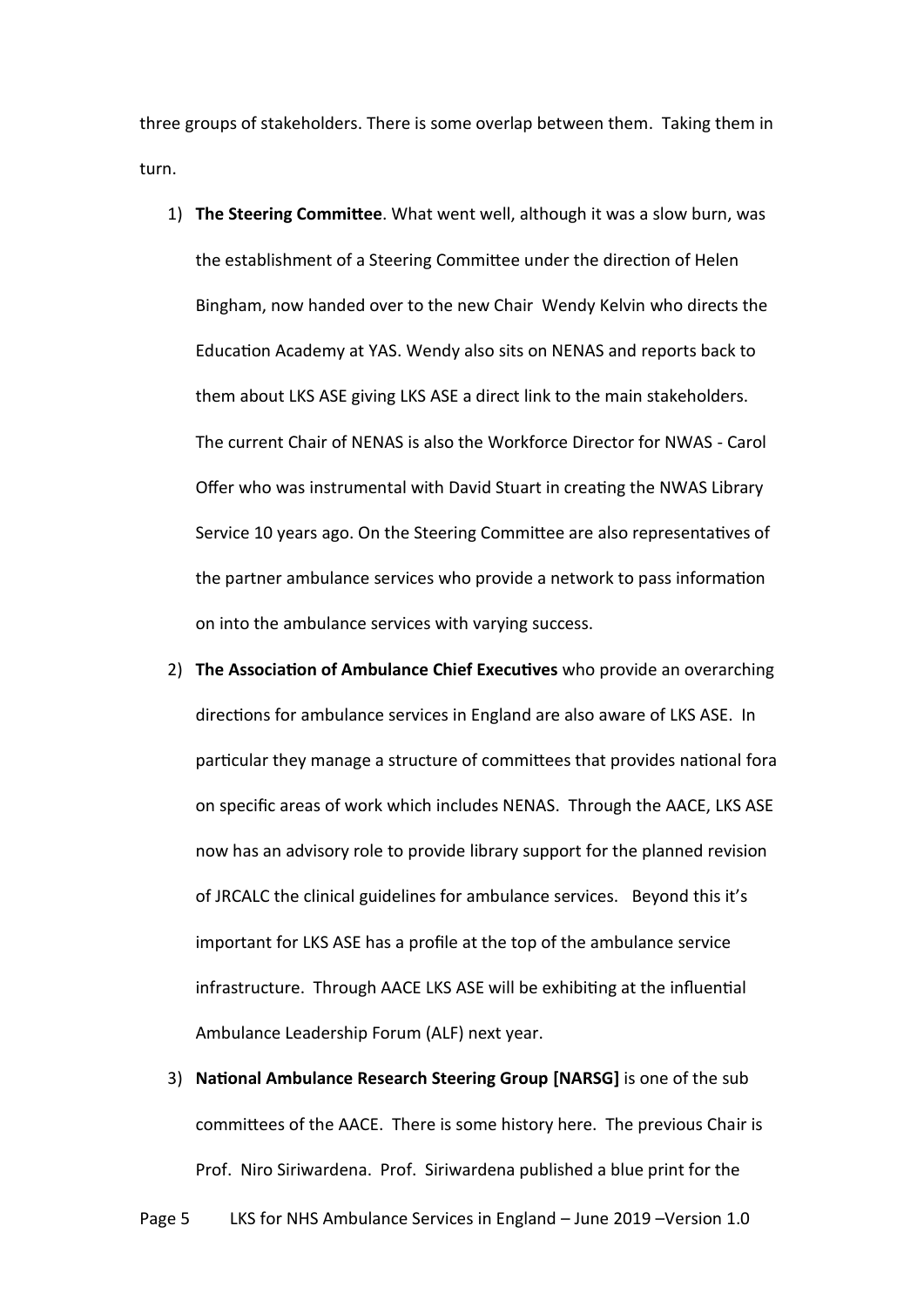development of ambulance services research following the reforms of 2006 (Siriwardena 2010). In the model you can see the National Electronic Library of Health and the Emergency Services Current Awareness Update. This is the predecessor of the current awareness service now produced by LKS ASE. The short version is that by accident or design LKS ASE has integrated itself into the overall ambulance service infrastructure.

#### <span id="page-5-0"></span>**2. Marketing**

LKS ASE has been very proactive in marketing services to host ambulance services. Through the usual sources, leaflets pens bookmarks and posters. How these were distributed I will come to latter. In addition we have gone on site visits to take part in various educational/ training activities. Here is a quick summary to give you a flavour ...

- o Gave a talk to a Trainers and Educators day at WMAS (Dudley)
- o Exhibited at a Best Practice Conference hosted by YAS (Hull) where LKS ASE tweeted on the topics of the conference throughout the day.
- o LKS ASE worked with the EMS999 Research Forum to promote their conference in Birmingham through our current awareness mailing list. In return we were given an exhibition space at the conference.
- o LKS ASE exhibited at the National College of Paramedics Conference in Newcastle working with colleagues form NEAS on our stand.
- o LKS ASE will be attending the College of Paramedics Research Conference in Cardiff in September and a site visit to SECAmb in the Autumn.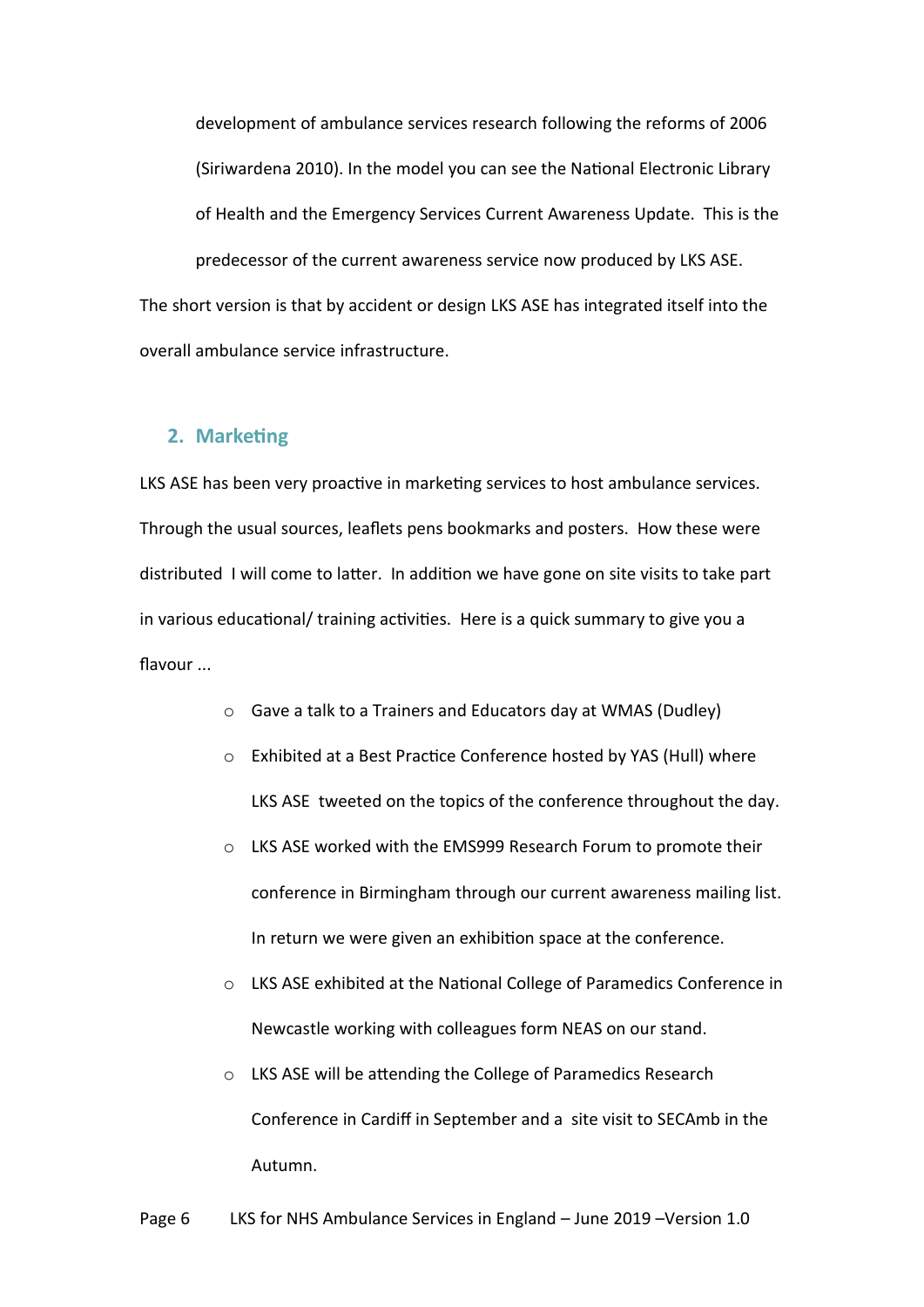Overall these activities have raised the profile of LKS ASE with users. We have been able to network with stakeholders who generally attend conferences but can be difficult to meet at other times. LKS ASE is now seen as being part of the paramedic community at least among people who attend these events.

#### <span id="page-6-0"></span>**3. AMBulance rEsearch Repository - AMBER**

The idea behind AMBER was to provide a service that would specifically address the research community. HEE led a consultation with key stakeholders (Holland 2019) which revealed that AMBER is a very timely initiative for a number of reasons.

- o The growing maturity of research in prehospital care in the UK is generating more and better quality research publications.
- o A planned redesign of the main website that showcases ambulance service research implemented by current Chair of NARSG highlighted the specific problem of "*knowing what has been published*", something that ambulance services themselves may not have a complete record of.
- o A repository is the missing piece of the research infrastructure advocated by Dr Siriwardena in 2010 and although he is no longer Chair strongly endorsed support for AMBER in NARSG.

With AMBER, LKS ASE has something that is demonstrably new and arguably wouldn't have happened if LKS ASE hadn't existed. It addresses some real concerns of stakeholders. As it is a national initiative including non-partner trusts in the LKS ASE project.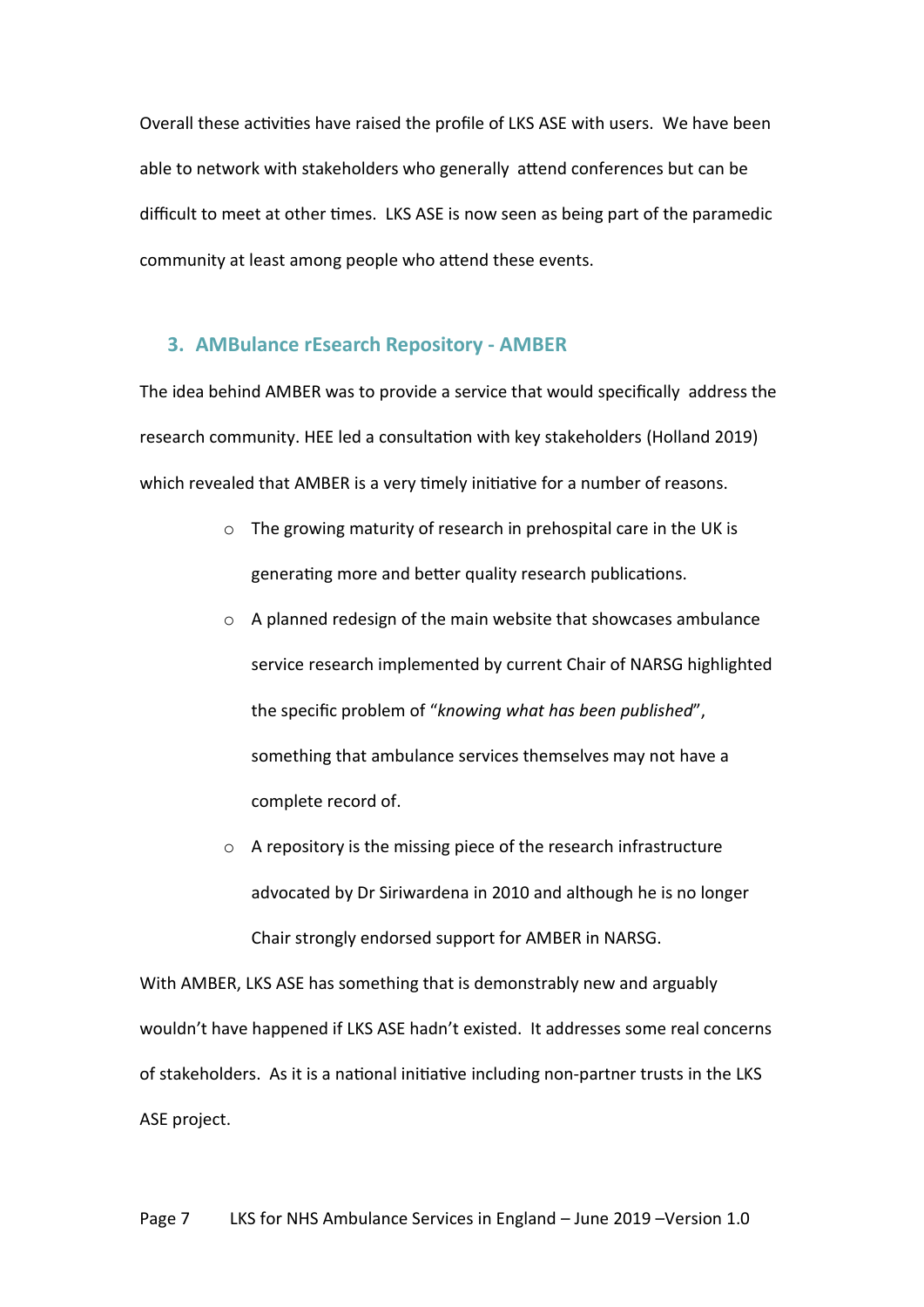### <span id="page-7-0"></span>**How do we do it?**

Although there were initially plans for more staff in the end there was only a 0.8 Band 6 post to run LKS ASE temporarily made up to a full time appointment. Clearly not a sustainable position. The solution was to buy administrative support for LKS ASE from another Library, in our case Manchester NHS Trust Library. It's actually hard now to see how LKS ASE could have got off the ground without support from Manchester colleagues. Manchester provide Document Supply services and have been able to help LKS ASE launch some key services:

- o Manging the collation and distribution of publicity materials to the 7 LKS ASE partners.
- o Registering applications for KnowledgeShare, LKS ASE now has c500 registered users;
- o Populating AMBER with metadata this is about to start in June.

# <span id="page-7-1"></span>**What have we not done**

Of course there are things we haven't yet resolved.

- o The next big project from LKS ASE will be to negotiate with journal suppliers to extend the access to core journals in paramedicine to all LKS ASE partners.
- o While we have the potential to reach all thirty one thousand users through our marketing and website the number of registrations for KnowldgeShare and NHS OpenAthens and for the Current Awareness Services suggest we have a way to go yet.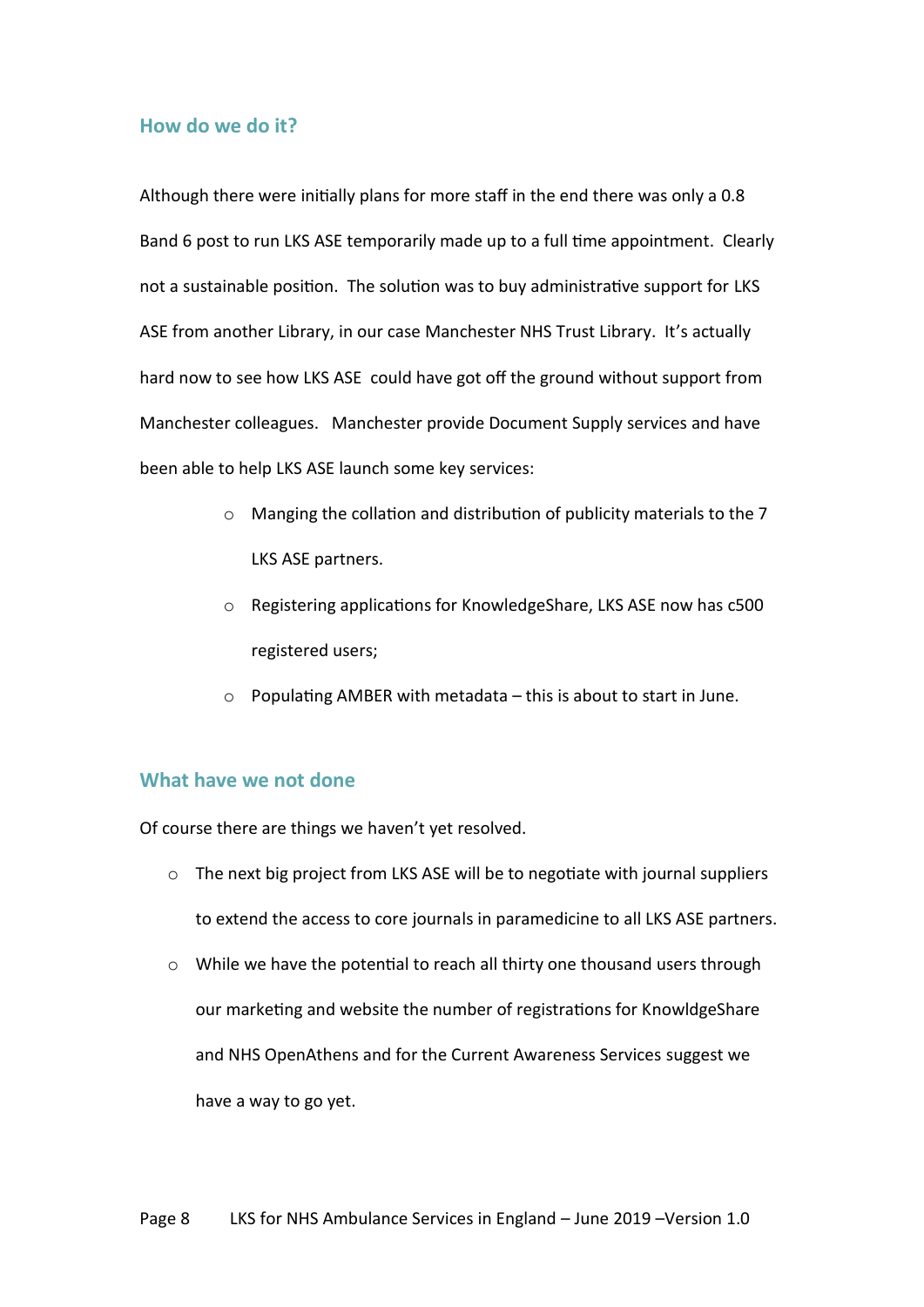- o If we do reach those thirty one thousand users what do we do if they all get in touch at the same time? We have contingency plans to meet an upsurge in demand the LKS ASE service but we have yet to be test how scalable it is.
- o There are issues around the management of NHS OpenAthens that have yet to be resolved.

#### **Something new?**

I would argue that even if LKSASE is not something new it has some unique

characteristics.

- o LKS ASE has nearly achieved true *virtuality*. It has no physical base. All LKS ASE services are electronic and delivered over computer networks. Nearly all communication with users via the website, mobile phone or eMail.
- o LKS ASE *capital* investment isn't in books and mortar. It is in a network of relationships with professional organisations and people across the paramedic community
- o LKS ASE is very *lean*. Delivering national coverage with one member of staff and Service Level Agreements with Manchester.
- o LKS ASE is effectively a *co-operative* owned and funded by the partner ambulance services.
- o LKS ASE is (nearly) a *national library service* with national geographic coverage.